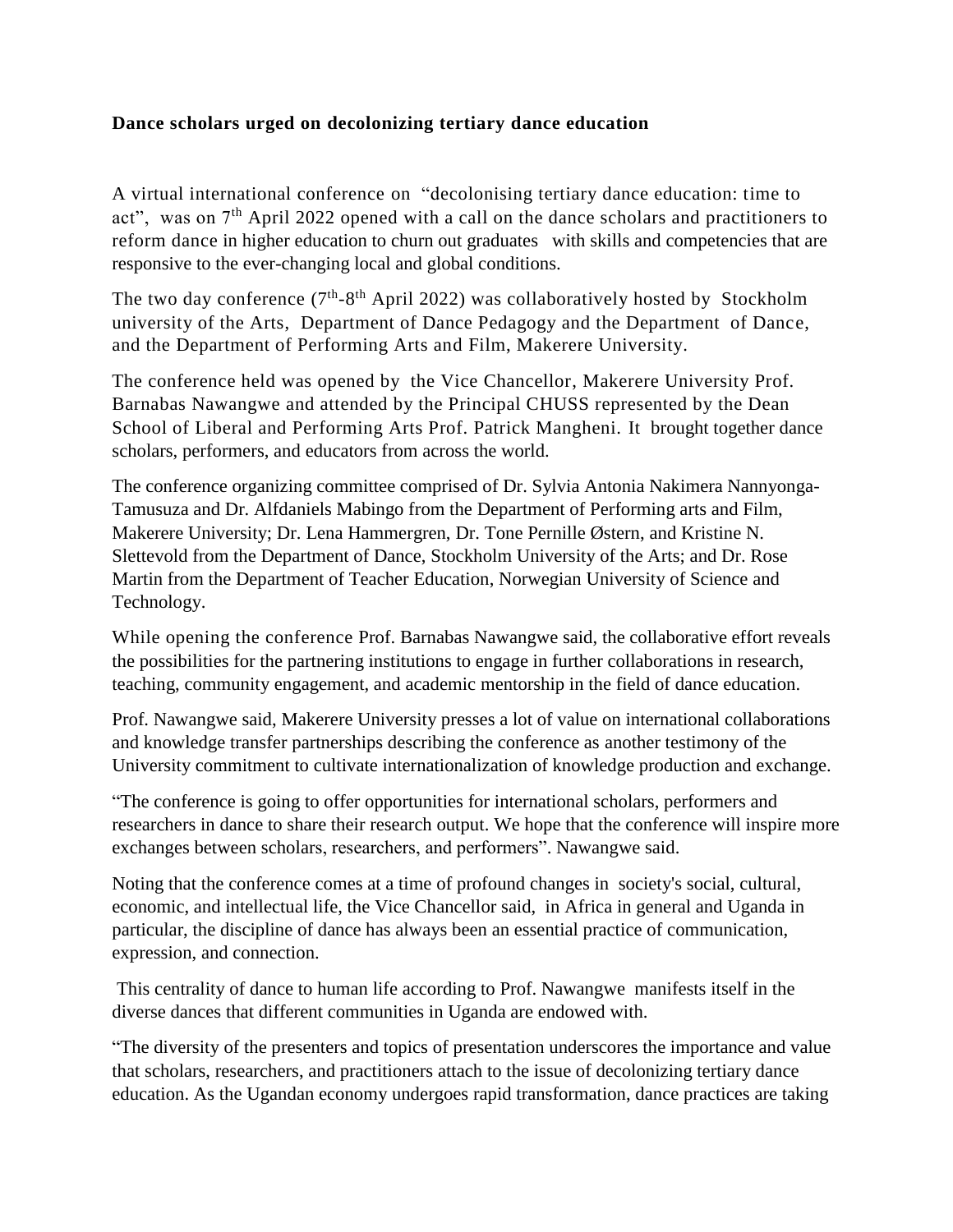center stage in spurring creative innovations and availing opportunities for people to earn a living.

Therefore, reforms in dance in higher education are needed to produce graduates with skills and competencies that are responsive to the ever-changing local and global conditions. The theme of decolonization in higher education is crucial to the work of dance scholars and practitioners because it seeks to value and elevate knowledge, people, and practices that dominant Western academic systems have marginalized", Prof. Nawangwe stated.

The Vice Chancellor said, as Makerere celebrates 100 years of impacting the world, Makerere University is at the forefront of decolonizing higher education through teaching, research, and community engagement.

He reported that the Department of Performing Arts and Film was founded on the pillar of Indigenizing the performing arts through higher education and as such, the joint conference aligns with this historical agenda of centering indigenous knowledge, people, and practices in the academy.

Dance, being one of the most profound ways of cultural expression and practice in Uganda, Nawangwe said, it will remain an essential academic discipline at Makerere University.

"The dance research and scholarship that staff in the Department of Performing Arts and Film have undertaken and developed continue to be valuable to academic work and practices locally and globally. The joint conference adds immeasurable contribution to the relevance of the dance discipline at Makerere university", The Vice Chancellor underscored.

Representing the Principal College of Humanities and Social Sciences, the Dean, School of Liberal and Performing Arts Assoc. Professor Patrick Mangeni said, the conference comes at a time when the college is examining the historicization of the humanities at Makerere University since 1922, as part of the celebrations to mark 100 years since Makerere University was founded.

Prof. Mangeni said, the discipline of dance has been part of the history of Makerere University ever since it was established as an academic discipline in the department of Performing Arts and Film in 1971. He said, the college values the subject of dance because it has always been part of the social and cultural experience and reality of our society.

Mangeni explained that the embodied nature of dance knowledge is so essential to human existence.

"Dance has the ability and power to connect people, spur innovation and creativity, build communities, facilitate positive social transformations, and advance transdisciplinary collaborations.

The theme of decolonizing dance in tertiary education – time to act, fits well into the grand vision of the college of humanities and social sciences, which seeks to reimagine and rethink knowledge production in humanities at Makerere university from the perspective of Indigenous epistemologies". Prof. Mangeni said.